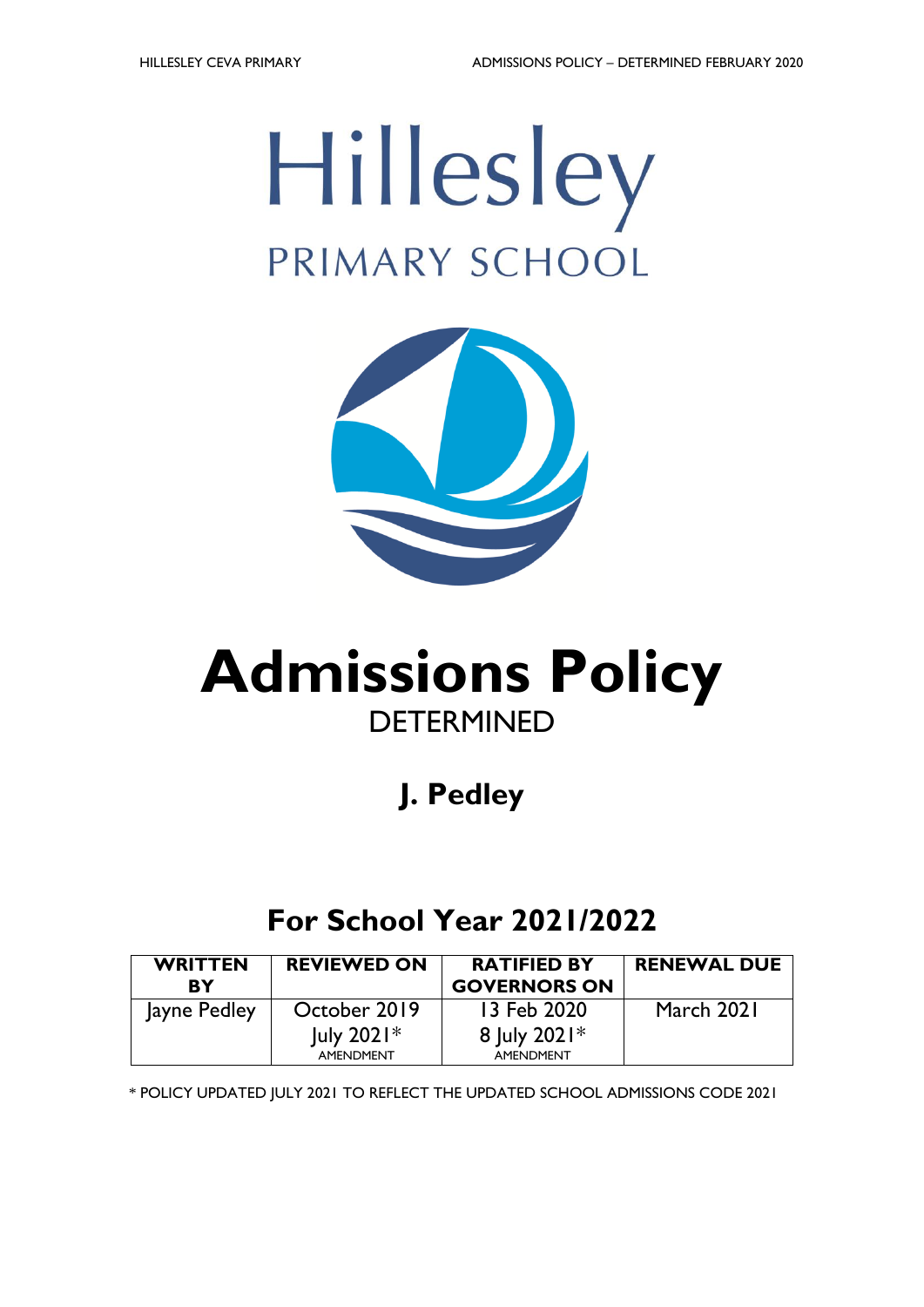#### **ADMISSIONS ARRANGEMENTS 2021/22**

This policy on Admissions has been developed by the Governors of Hillesley C E Primary School who are the Admissions Authority of that school. It will apply to admissions from September 2021, for the school year 2021/2022.

It is intended that the local admissions process is as simple as possible for parents, and the Governors have consulted on their policy with the Local Authority and the Gloucester Diocese. The County Council as LA seeks to co-ordinate admissions and tries to arrange a common timetable to assist parents as much as possible. The Standard Number, (which is the number of pupils that Hillesley C E Primary School is prepared to admit, subject to demand) has been set at 8 in consultation with the Local Authority and in accordance with legislation regarding the maximum size of Infant class. There will be 8 reception places available in September 2021. Consideration will be given to admitting more than this number in years of exceptional local demand, as long as numbers in adjacent year groups allow this without us exceeding statutory class size limits or a total of more than 30 in any two adjacent year groups. The Governors can decline to admit children in excess of this number, in which case the parents would be able to make an appeal.

If a parent is considering sending their child to this school, and would like further information regarding the criterion for admission to Hillesley Primary, they should go to the school or LA website to view the Admissions Policy.

In accordance with County Policy, children will be admitted to school at the beginning of the school year (1st September) after their 4<sup>th</sup> birthday, without reference to ability or aptitude. This is called the Reception Year which is part of the Early Years Foundation Stage. Parents are advised that children are permitted to enter school in any of the 6 terms. A child has to attend school the term after their 5<sup>th</sup> birthday.

In accordance with the Local Authority guidance, parents will be advised of the offer of a place at the school at the end of the Spring Term before admission in the following September. All applications to the school will need to be made by the given date in January preceding the September of entry.

The School acknowledges the updated advice from the Department of Education that occasionally, parents/carers of "summer born" children (born between 1 April and 31 August) may request to start the Reception Class of a school a whole academic year later. Parents can only apply for a Reception place at a school once and must apply for a place during the standard application process timeline for their chronological year group, stating their reasons for requesting deferred entry to the following year.

#### *\** UPDATE AUGUST 2021

The 2021 School Admissions Code (the Code) requires children who appear (to the admission authority) to have been in state care outside of England and ceased to be in state care as a result of being adopted to be given equal first priority in admission arrangements, alongside looked after children (LAC) and children who were previously looked after by English local authorities (PLAC). This advice refers to these children as internationally adopted previously looked after children – "IAPLAC".

The draft Code and associated regulations were laid before Parliament on 13 May 2021. The Code is laid in Parliament for a 40-day period during which both the House of Commons and the House of Lords have the opportunity to review the Code and any Member can pass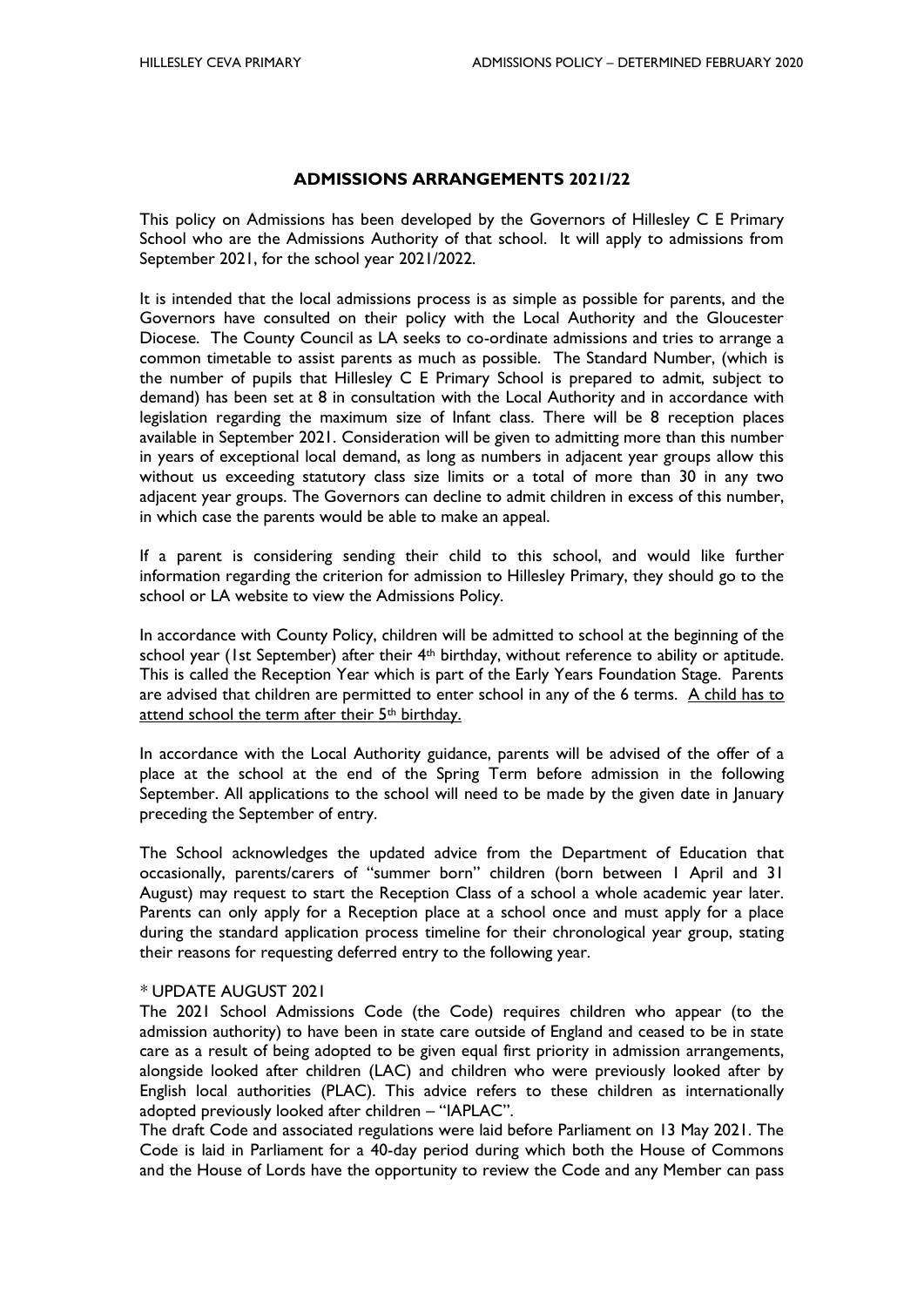a motion to not approve it. This 40-day period is expected to expire on 1 July, and provided there is no such motion, the new Code will come into force on 1 September 2021.

If there are more applications for admissions than places available, the following criteria for admission will apply in this order to decide on the children to admit:

1. Looked After Children/Previously Looked After Children/Internationally adopted Previously Looked After Children

A 'looked after child' (1) or a child who was previously looked after but immediately after being looked after became subject to an adoption (2) child arrangements order (residency order) (3) or special guardianship order (4) .

(1) A 'looked after child' is a child who is (a) in the care of a local authority, or (b) being provided with accommodation by a local authority in the exercise of their social services functions (see the definition in Section 22(1) of the Children Act 1989) at the time of making an application to a school. In Gloucestershire, such children are referred to as Children in Care.

(2) This includes children who were adopted under the Adoption Act 1976 (see section 12 adoption orders) and children who were adopted under the Adoption and children's Act 2002 (see section 46 adoption orders).

(3) Under the provisions of section 12 of the Children and Families Act 2014, which amend section 8 of the Children Act 1989, residence orders have now been replaced by child arrangements orders.

(4) See Section 14A of the Children Act 1989 which defines a 'special guardianship order' as an order appointing one or more individuals to be a child's special guardian (or special guardians).

- 2. A child who lives in the Parishes of Hillesley & Tresham and Alderley (map available in school). Distance will be measured in a straight line from the Ordnance Survey Address Point of the child's home address, (including flats) to a central point of the school, using the Local Authority's computerised measuring system, with those living closer to school receiving the higher priority.
- 3. A child who has a sibling who will be attending the school at the time of admission. For this purpose, sibling refers to brother or sister, half brother or sister, adopted brother or sister, step brother or sister, or the child of the parent/carer's partner as well as children who are brought together as a family by a same sex civil partnership. In every case, the child must be living in the same family unit at the same address, at the time of application.
- 4. A child whose parents/guardians specifically request a Christian education.
- 5. A child who has particular authenticated medical reasons appertaining to the school. The school will need to be provided with medical evidence from a doctor that explains why Hillesley Primary is the **only** school that can meet the child's medical condition. The written statement from the doctor must demonstrate that there is a very specific connection between the medical need and the facilities or resources of the school. As Hillesley is a voluntary aided school the Governing Body will decide if the child can be offered a place. Social needs, such as a child wanting to attend the same school as friends, or attend a school near to where relatives live are not to be considered as medical needs.